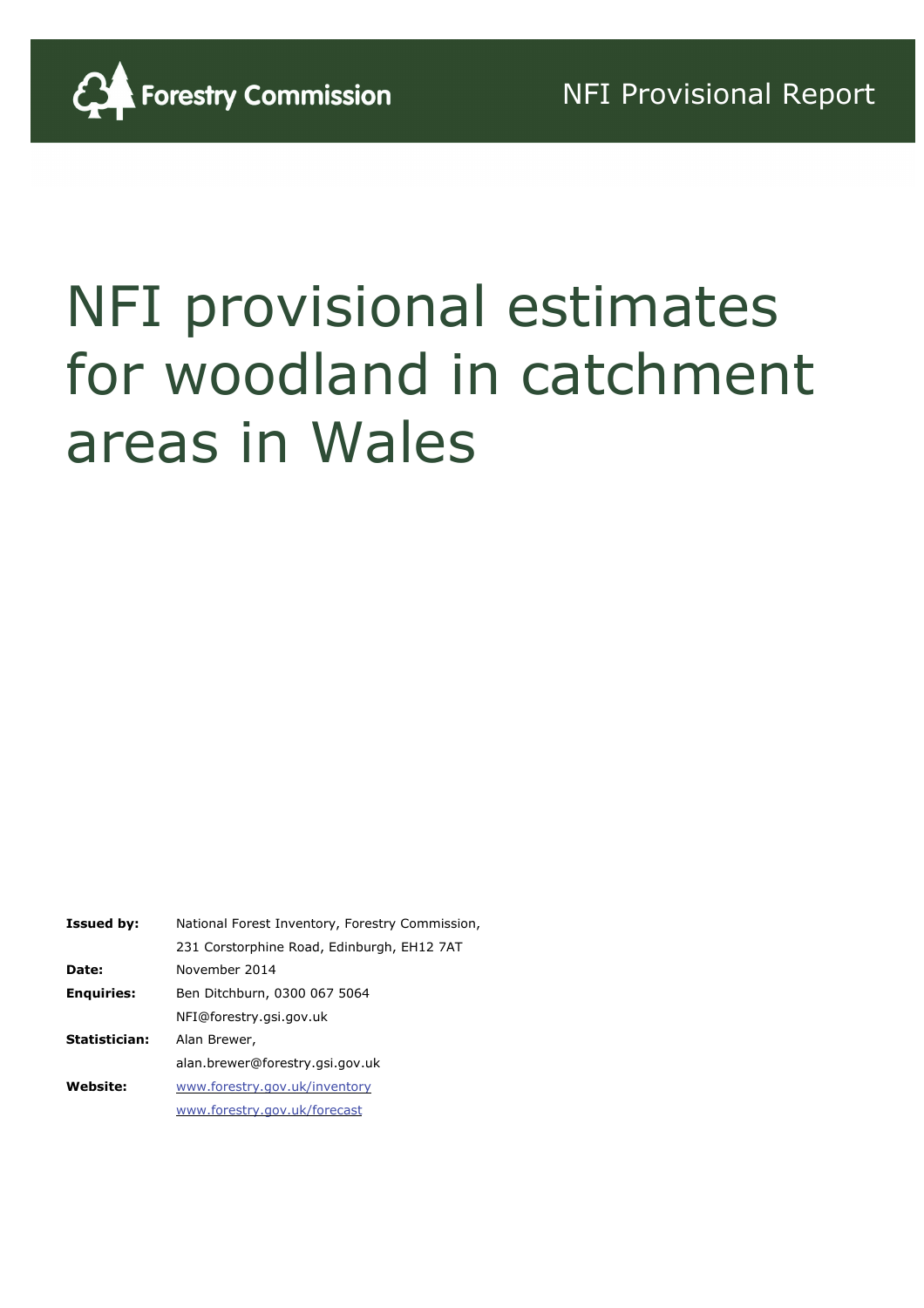### Summary

This report provides a picture of the tree species diversity within woodland summarised by River Basin Districts (RBD) and broken out by catchment areas in Wales. These estimates are a subset of those published as part of the 2012 growing stock information presented in the National Forest Inventory (NFI) *50-year forecasts of softwood timber availability* and *50-year forecast of hardwood timber availability*. NFI reports are published at [www.forestry.gov.uk/inventory.](http://www.forestry.gov.uk/inventory)

The estimates provided in this report are provisional in nature.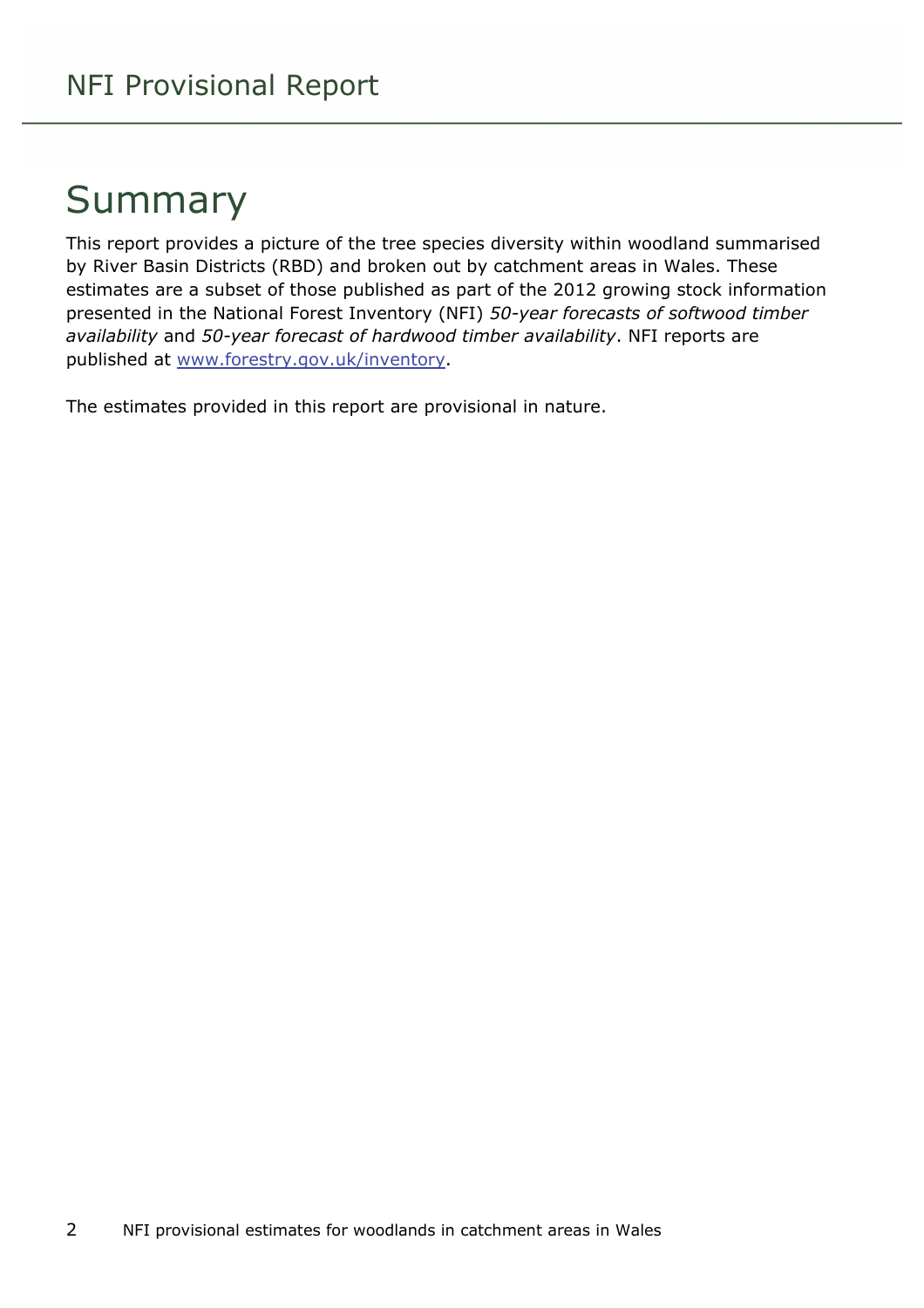### NFI Provisional Report

### **Contents**

### Maps

#### Tables

| <b>Table 1</b> Stocked area by principal tree species at 31 March 2012 - Dee River Basin |  |
|------------------------------------------------------------------------------------------|--|
|                                                                                          |  |
| Table 2 Stocked area by principal tree species at 31 March 2012 - Severn River Basin     |  |
|                                                                                          |  |
| Table 3 Stocked area by principal tree species at 31 March 2012 - Western Wales River    |  |
|                                                                                          |  |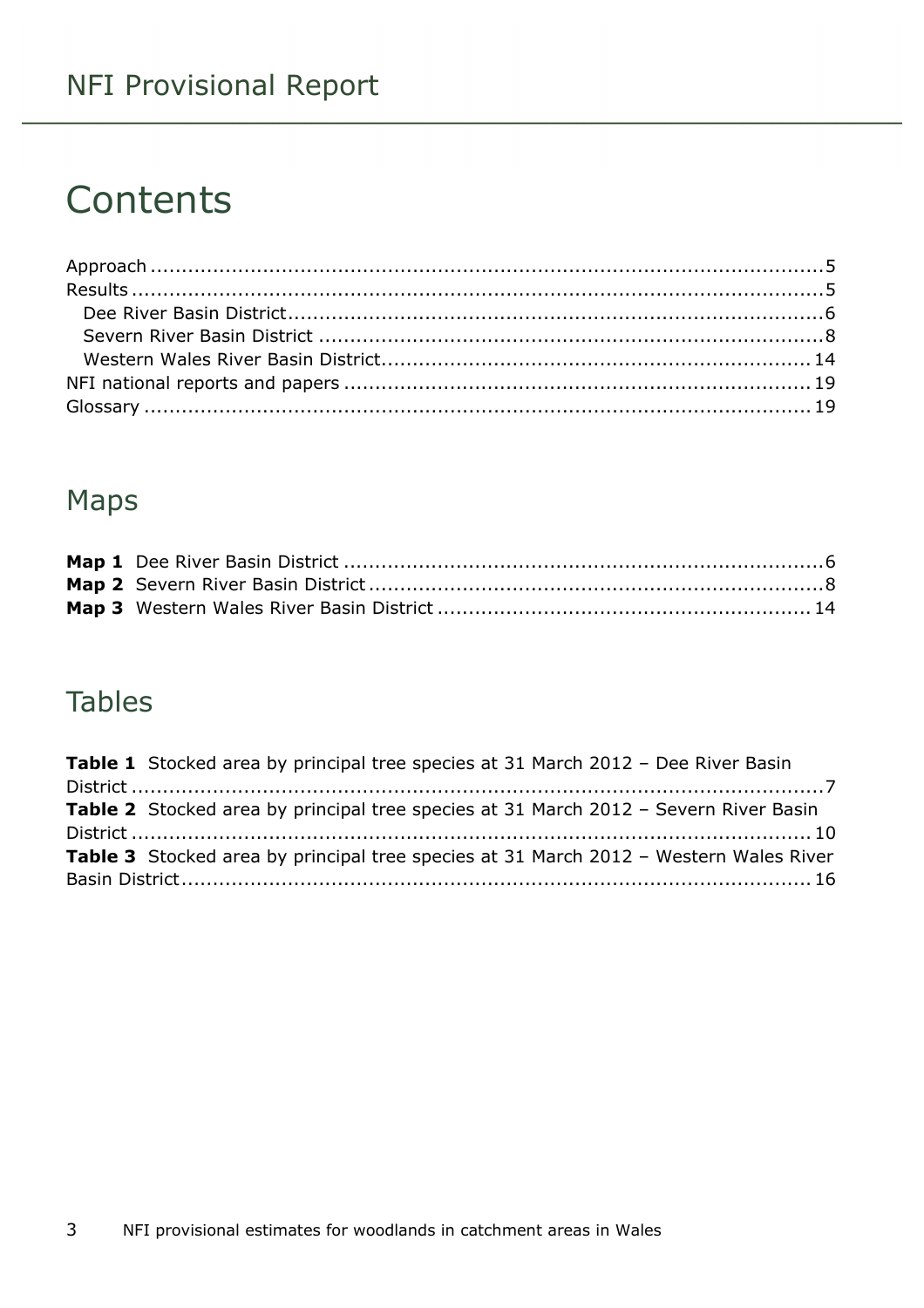### Figures

| Figure 1 Principal tree species composition by stocked area at 31 March 2012 - Dee           |
|----------------------------------------------------------------------------------------------|
| Figure 2 Principal tree species composition by stocked area at 31 March 2012 - Severn        |
| Figure 3 Principal tree species composition by stocked area at 31 March 2012 -               |
| Figure 4 Principal tree species composition by stocked area at 31 March 2012 - Teme          |
| Figure 5 Principal tree species composition by stocked area at 31 March 2012 - Wye           |
| Figure 6 Principal tree species composition by stocked area at 31 March 2012 - Usk           |
| Figure 7 Principal tree species composition by stocked area at 31 March 2012 - South         |
| Figure 8 Principal tree species composition by stocked area at 31 March 2012 -               |
| Figure 9 Principal tree species composition by stocked area at 31 March 2012 - Conwy         |
| <b>Figure 10</b> Principal tree species composition by stocked area at 31 March 2012 - South |
| Figure 11 Principal tree species composition by stocked area at 31 March 2012 -              |
| Figure 12 Principal tree species composition by stocked area at 31 March 2012 -              |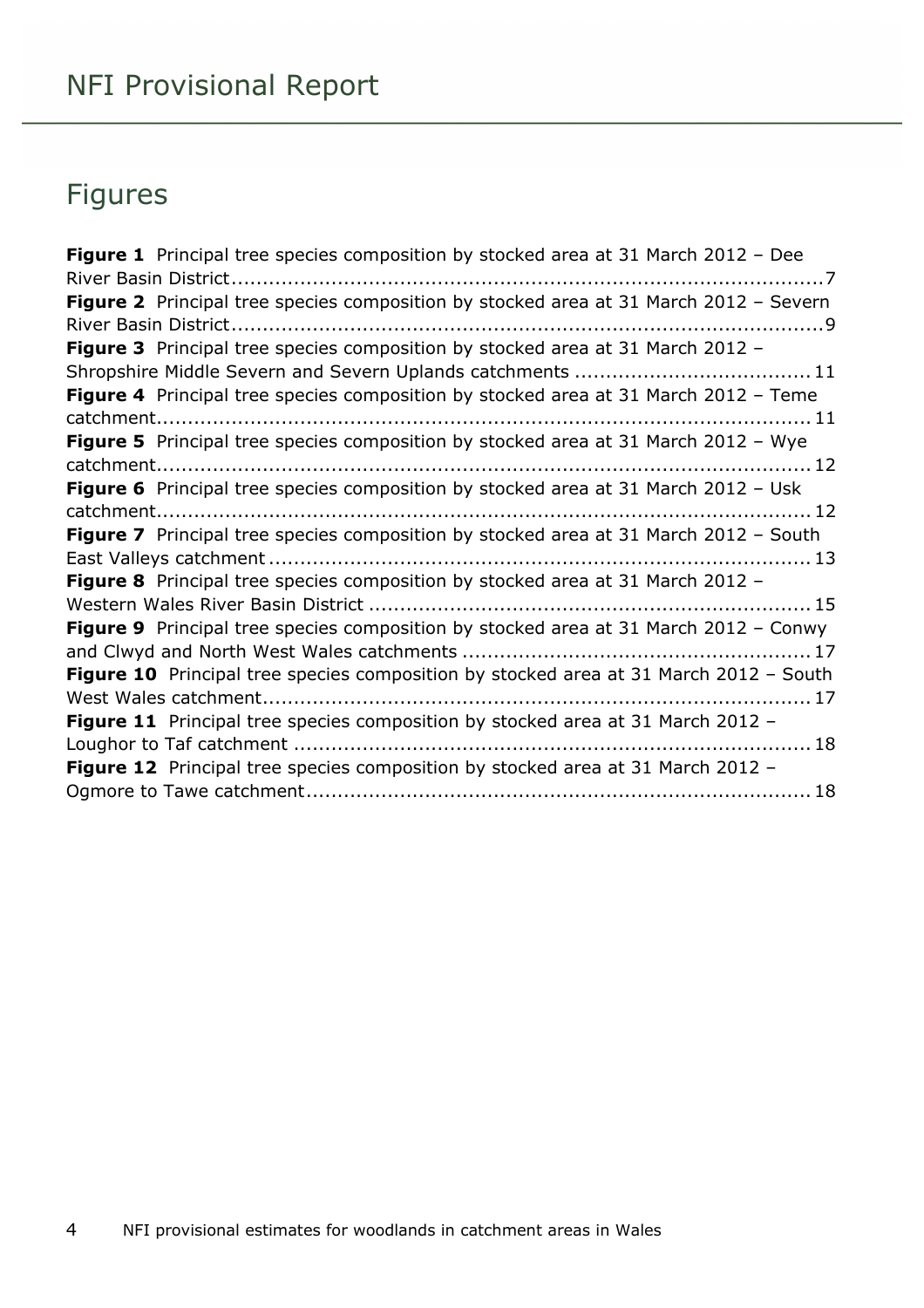## <span id="page-4-0"></span>Approach

The approach taken in the derivation of these results and to be used in their interpretation is described in the full suite of forecast reports which can be found at [www.forestry.gov.uk/forecast](http://www.forestry.gov.uk/forecast). Refer to the *Standing timber volume in coniferous trees in Britain* (2012) and the *NFI preliminary estimates of quantities of broadleaved species in British Woodlands with special focus on ash* (2012) reports for a description of the underlying methodologies and interpretation, and also for the GB context.

The estimates reported here are based upon field samples assessed between October 2009 and August 2013, the results of which have been subjected to rigorous data quality assurance procedures. These field samples constitute approximately two thirds of the sites to be sampled within the first cycle of NFI field sampling. As a consequence, the estimates in this report are classified as provisional.

### <span id="page-4-1"></span>Results

The results presented in this report are estimates of stocked area for the principal woodland tree species at 31 March 2012. As this report provides a picture of the species diversity within catchment areas in Wales, the estimates have not been broken down by the ownership categories as in the main suite of NFI reports. Furthermore, the estimates have been derived solely from information collected in the NFI field survey which covers all woodland in Wales that is more than 0.5ha in size irrespective of whether publicly or privately owned and managed. A fuller description of this data source and how it is used in the production of estimates, including sampling standard errors attached to the estimates, is provided in the earlier published documents.

Estimates are provided for stocked area at 31 March 2012 for the Dee River Basin District (**Figure 1** and **Table 1**), the Severn River Basin District and the catchment areas within this RBD (**Figures 2-7** and **Table 2**), and the Western Wales River Basin District and the catchment areas within this RBD (**Figures 8-12** and **Table 3**).

The values in the tables have been independently rounded, so may not add to the totals shown. In some breakdowns, the estimates in the body of the table may not sum to the quoted total because each individual value, including the total, has been independently generated by the estimation procedure used for results from the NFI sample survey. Sampling standard errors (SE) attached to estimates are expressed in relative terms (%) to the right of the relevant estimate.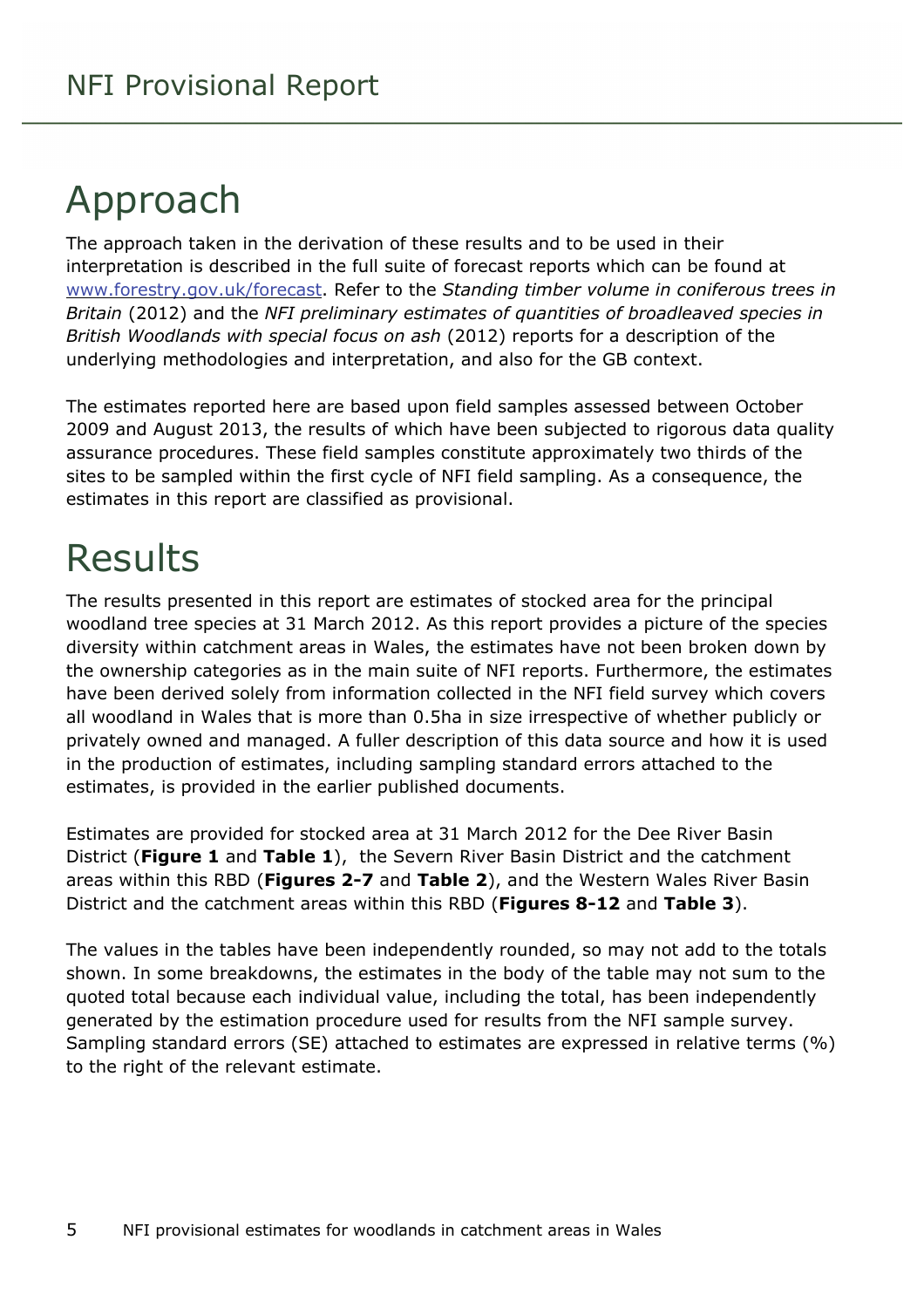#### <span id="page-5-0"></span>Dee River Basin District

<span id="page-5-1"></span>**Map 1** Dee River Basin District

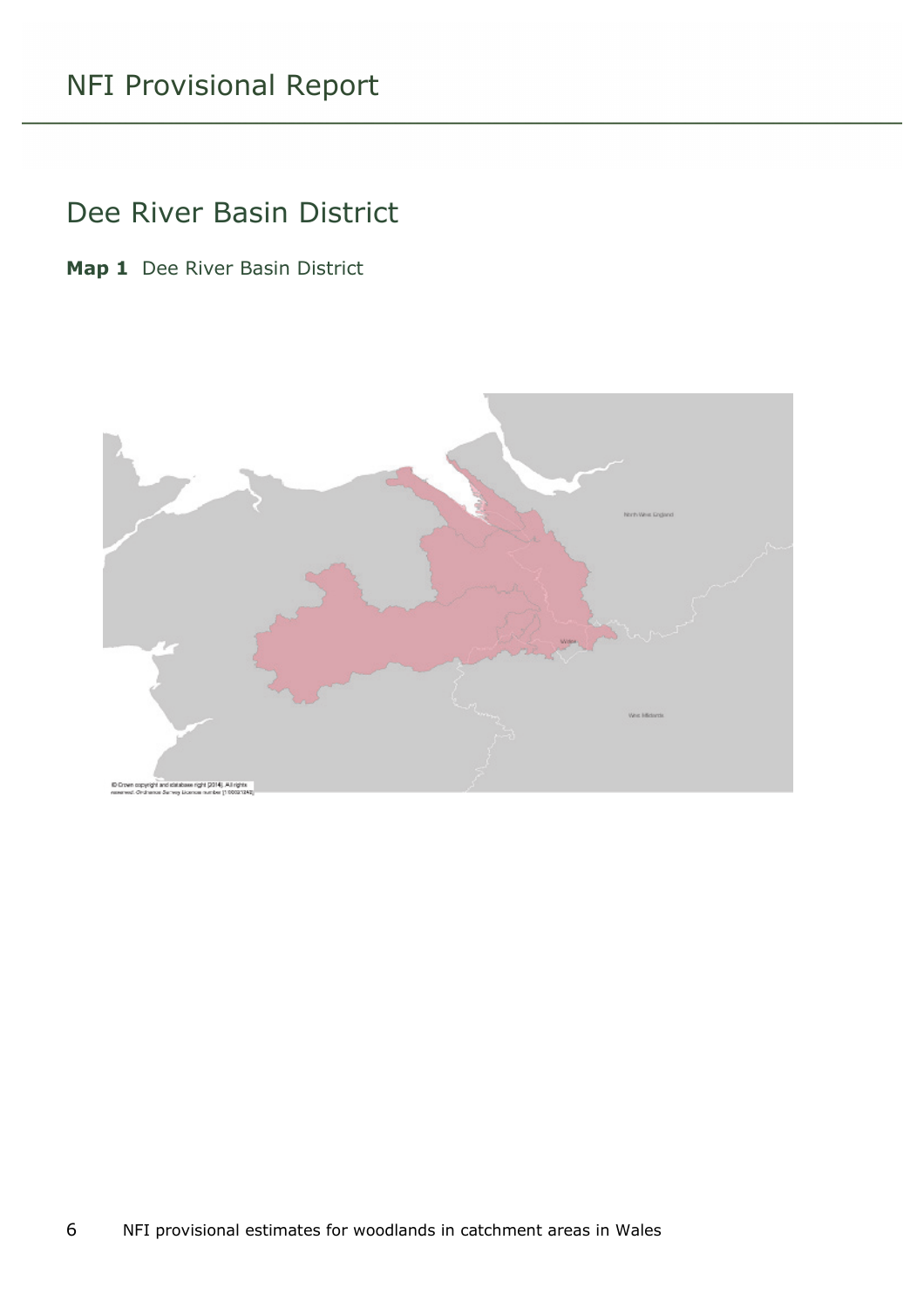

<span id="page-6-1"></span>**Figure 1** Principal tree species composition by stocked area at 31 March 2012 -Dee River Basin District

<span id="page-6-0"></span>

|                       |  | <b>Table 1</b> Stocked area by principal tree species at 31 March 2012 - Dee River |  |  |  |  |
|-----------------------|--|------------------------------------------------------------------------------------|--|--|--|--|
| <b>Basin District</b> |  |                                                                                    |  |  |  |  |

| Principal tree species | Dee RBD                    |     |  |  |  |
|------------------------|----------------------------|-----|--|--|--|
| groups                 | area<br>$(000 \text{ ha})$ | SE% |  |  |  |
| All woodland           |                            |     |  |  |  |
| <b>All conifers</b>    | 5.2                        | 8   |  |  |  |
| Sitka spruce           | 3.6                        | 19  |  |  |  |
| Scots pine             | 0.3                        | 109 |  |  |  |
| Corsican pine          | 0.1                        | 78  |  |  |  |
| Norway spruce          | 0.5                        | 65  |  |  |  |
| Larches                | 0.3                        | 53  |  |  |  |
| Douglas fir            | 0.3                        | 51  |  |  |  |
| Lodgepole pine         | 0.0                        | 93  |  |  |  |
| Other conifers         | 0.1                        | 85  |  |  |  |
| <b>All broadleaves</b> | 8.1                        | 8   |  |  |  |
| Oak                    | 0.6                        | 41  |  |  |  |
| Beech                  | 0.3                        | 68  |  |  |  |
| Sycamore               | 0.8                        | 35  |  |  |  |
| Ash                    | 1.3                        | 29  |  |  |  |
| <b>Birch</b>           | 1.5                        | 36  |  |  |  |
| Sweet chestnut         | 0.0                        | 65  |  |  |  |
| Hazel                  | 0.5                        | 37  |  |  |  |
| Hawthorn               | 0.2                        | 31  |  |  |  |
| Alder                  | 1.2                        | 40  |  |  |  |
| Willow                 | 0.5                        | 64  |  |  |  |
| Other broadleaves      | 1.0                        | 29  |  |  |  |
| <b>All species</b>     | 13.3                       | 4   |  |  |  |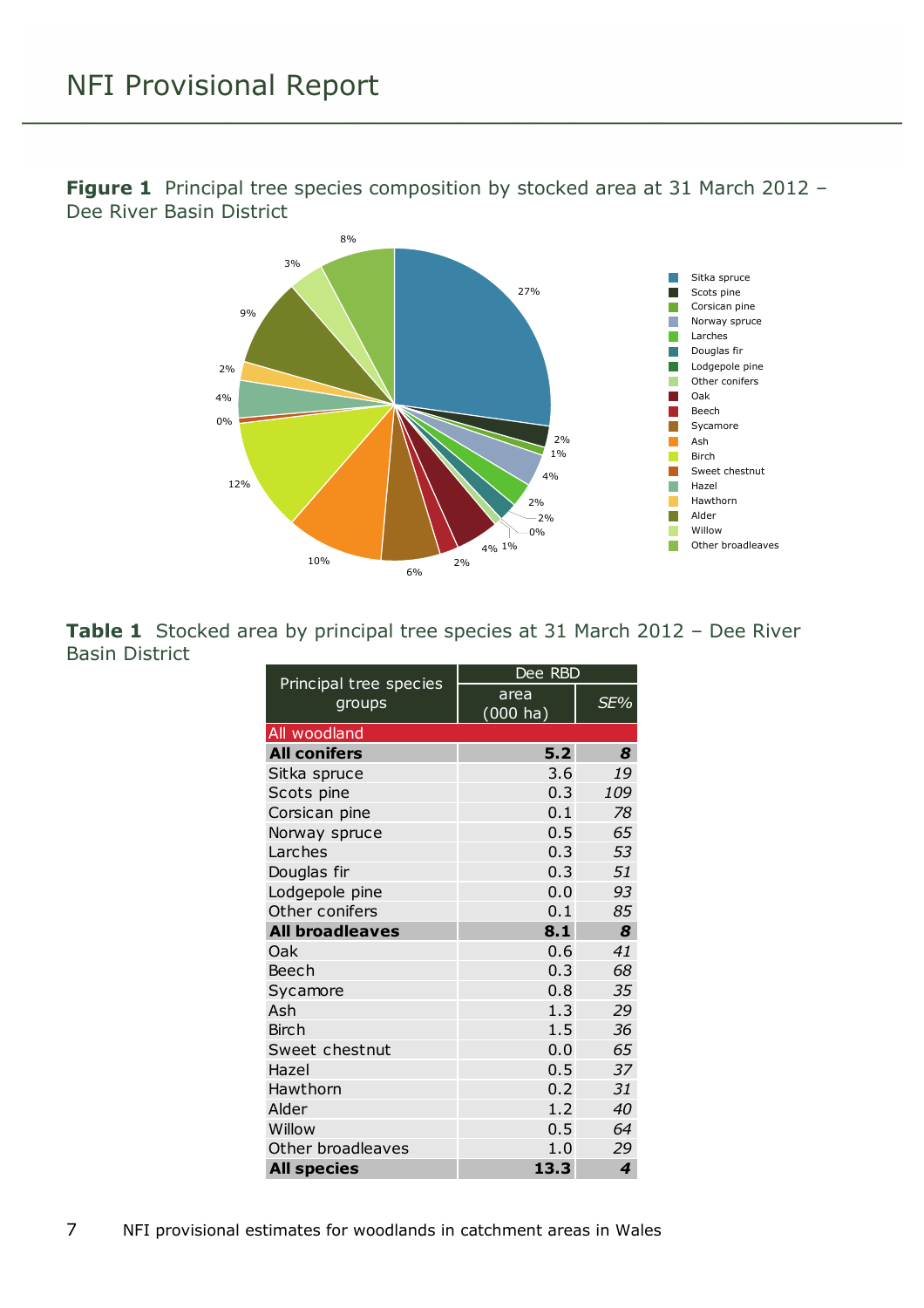#### <span id="page-7-0"></span>Severn River Basin District

<span id="page-7-1"></span>**Map 2** Severn River Basin District

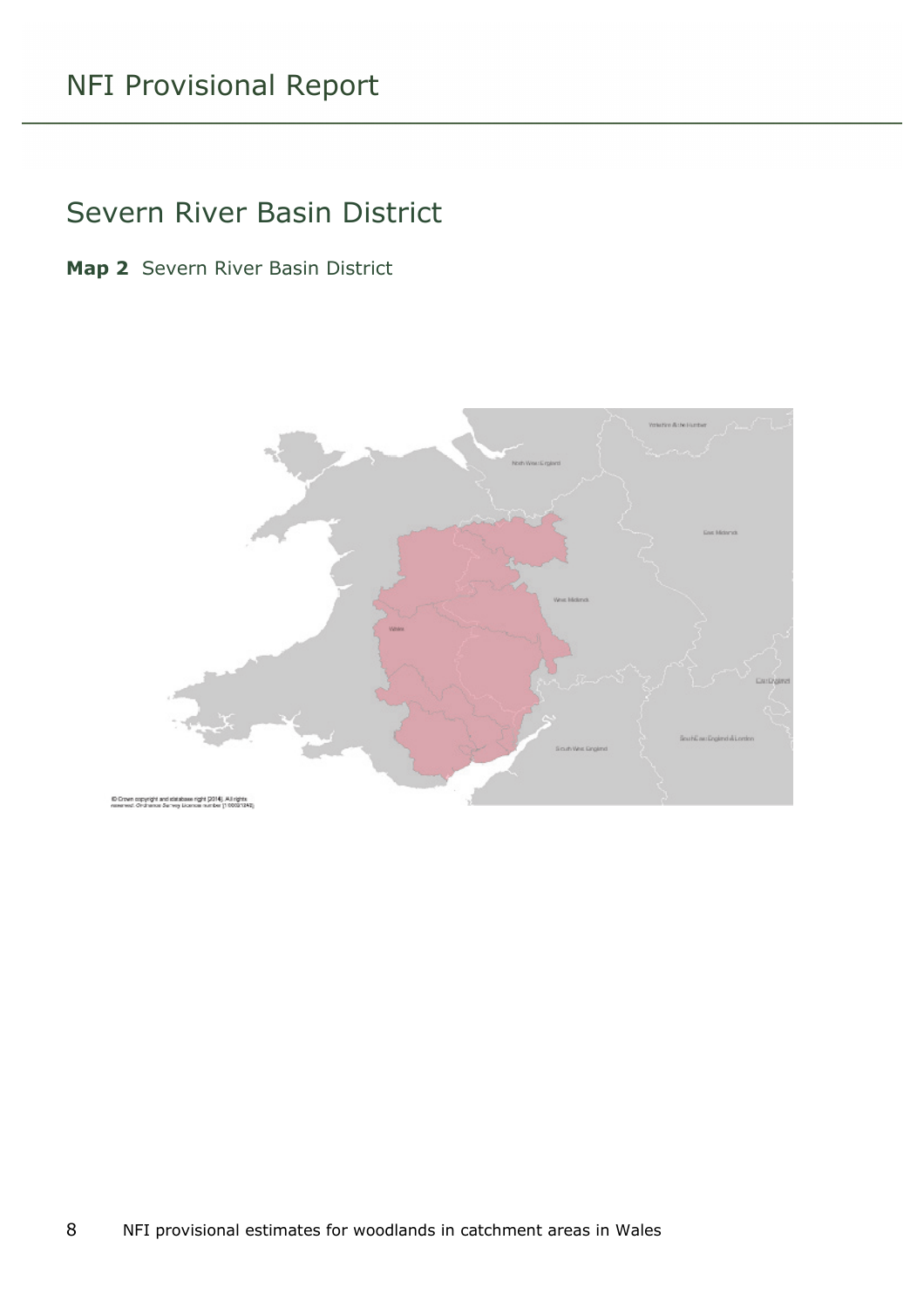

<span id="page-8-0"></span>**Figure 2** Principal tree species composition by stocked area at 31 March 2012 – Severn River Basin District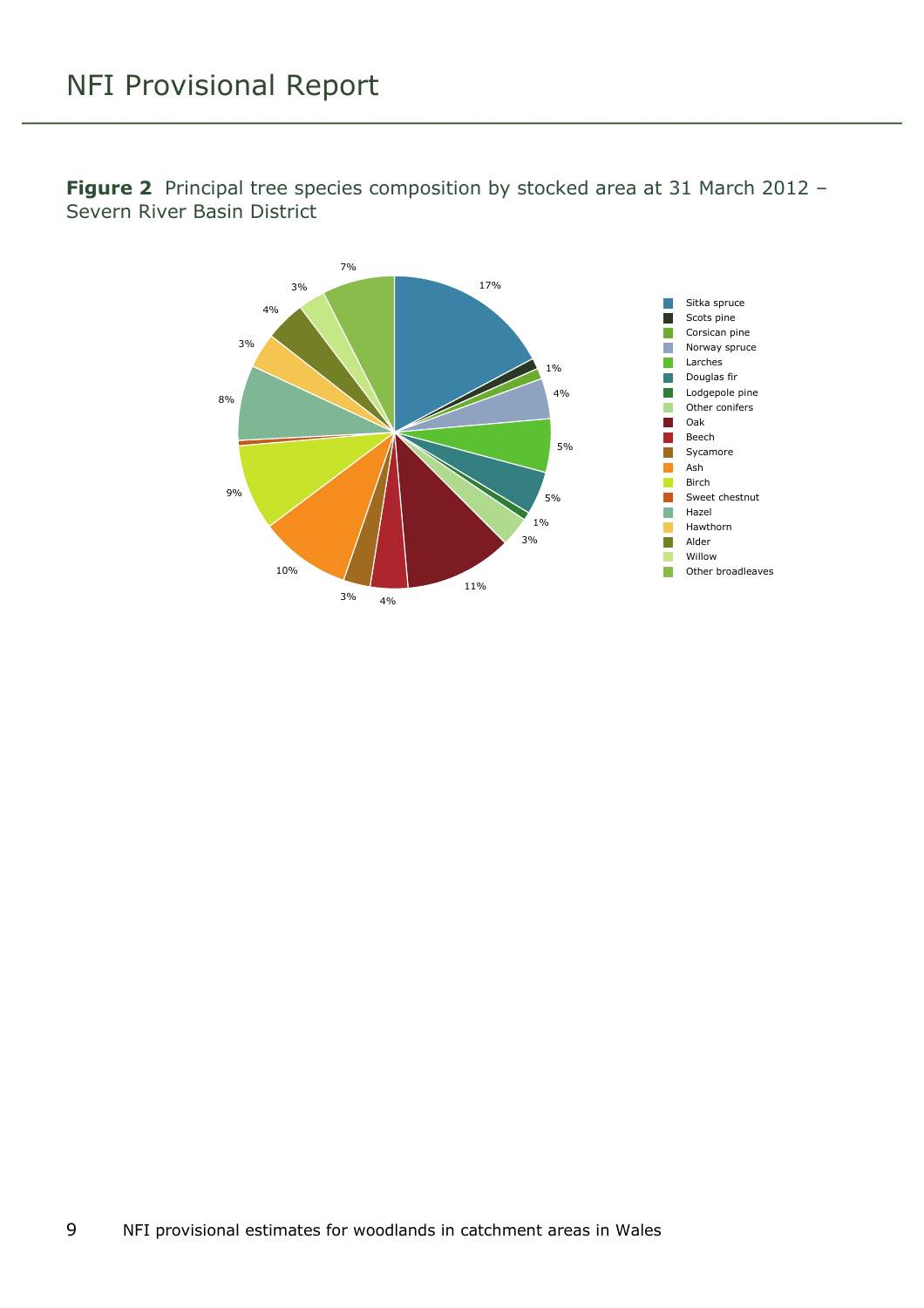<span id="page-9-0"></span>

| Principal tree species | Severn RBD       |                | Shropshire Middle<br>Severn &<br>Severn Uplands |                          | Teme                       |                             | Wye              |                  | <b>Usk</b>                 |                          | South East Valleys         |                         |
|------------------------|------------------|----------------|-------------------------------------------------|--------------------------|----------------------------|-----------------------------|------------------|------------------|----------------------------|--------------------------|----------------------------|-------------------------|
| groups                 | area<br>(000 ha` | SE%            | area<br>$(000 \text{ ha})$                      | SE%                      | area<br>$(000 \text{ ha})$ | SE%                         | area<br>(000 ha) | SE%              | area<br>$(000 \text{ ha})$ | $SE\%$                   | area<br>$(000 \text{ ha})$ | SE%                     |
| All woodland           |                  |                |                                                 |                          |                            |                             |                  |                  |                            |                          |                            |                         |
| <b>All conifers</b>    | 53.2             | 3              | 16.0                                            | $\overline{\mathbf{z}}$  | 4.9                        | 10                          | 19.7             | 6                | $5.2$                      | 8                        | 9.0                        | $\overline{\mathbf{z}}$ |
| Sitka spruce           | 24.2             | 8              | 8.4                                             | 13                       | 0.6                        | 54                          | 9.4              | 14               | 2.5                        | 20                       | 4.3                        | 16                      |
| Scots pine             | 1.6              | 29             | 1.1                                             | 45                       | 0.3                        | 53                          | 0.1              | 45               | 0.2                        | 86                       | 0.1                        | 54                      |
| Corsican pine          | 1.3              | 35             | 0.3                                             | 56                       | 0.5                        | 65                          | 0.4              | 60               | 0.1                        | 107                      | 0.0                        | 107                     |
| Norway spruce          | 5.9              | 15             | 1.1                                             | 45                       | 1.2                        | 29                          | 2.2              | 29               | 0.8                        | 35                       | 0.7                        | 37                      |
| Larches                | 7.7              | 13             | 1.8                                             | 32                       | 1.0                        | 26                          | 1.7              | 29               | 0.7                        | 32                       | 2.0                        | 24                      |
| Douglas fir            | 6.3              | 15             | 2.3                                             | 26                       | 0.9                        | 26                          | 3.4              | 21               | 0.4                        | 43                       | 0.2                        | 61                      |
| Lodgepole pine         | 1.1              | 35             | 0.1                                             | 71                       | 0.0                        | 107                         | 0.1              | 83               | 0.0                        | $\overline{\phantom{a}}$ | 0.9                        | 39                      |
| Other conifers         | 4.2              | 19             | 0.6                                             | 35                       | 0.5                        | 41                          | 2.3              | 34               | 0.4                        | 39                       | 0.5                        | 38                      |
| <b>All broadleaves</b> | 87.6             | $\overline{2}$ | 18.5                                            | $\overline{\phantom{a}}$ | 13.4                       | 6                           | 30.9             | $\boldsymbol{4}$ | 10.2                       | 6                        | 14.0                       | 5                       |
| Oak                    | 15.5             | 9              | 4.0                                             | 22                       | 2.7                        | 23                          | 6.1              | 16               | 1.5                        | 21                       | 1.7                        | 22                      |
| Beech                  | 5.4              | 16             | 0.9                                             | 45                       | 1.0                        | 47                          | 1.5              | 25               | 0.6                        | 35                       | 1.1                        | 26                      |
| Sycamore               | 4.1              | 18             | 1.7                                             | 30                       | 0.6                        | 34                          | 0.3              | 36               | 0.7                        | 57                       | 0.5                        | 22                      |
| Ash                    | 13.4             | 8              | 2.7                                             | 25                       | 2.4                        | 15                          | 5.8              | 15               | 1.7                        | 20                       | 1.0                        | 20                      |
| <b>Birch</b>           | 12.2             | 10             | 2.7                                             | 19                       | 1.2                        | 26                          | 3.0              | 30               | 1.2                        | 24                       | 3.3                        | 14                      |
| Sweet chestnut         | 0.7              | 36             | 0.1                                             | 87                       | 0.4                        | 46                          | 0.2              | 61               | 0.0                        | $\overline{\phantom{a}}$ | 0.0                        | 84                      |
| Hazel                  | 11.1             | 9              | 0.9                                             | 28                       | 2.0                        | 19                          | 5.9              | 15               | 1.9                        | 23                       | 0.8                        | 22                      |
| Hawthorn               | 4.8              | 18             | 2.0                                             | 34                       | 0.7                        | 37                          | 2.2              | 29               | 0.4                        | 40                       | 0.5                        | 39                      |
| Alder                  | 6.2              | 14             | 0.6                                             | 67                       | 1.0                        | 36                          | 1.8              | 26               | 0.5                        | 54                       | 1.7                        | 17                      |
| Willow                 | 3.8              | 14             | 0.5                                             | 45                       | 0.4                        | 27                          | 1.1              | 24               | 0.2                        | 37                       | 1.3                        | 22                      |
| Other broadleaves      | 10.4             | 9              | 2.3                                             | 18                       | 1.0                        | 21                          | 3.0              | 16               | 1.6                        | 20                       | 2.1                        | $17$                    |
| <b>All species</b>     | 141.3            | $\mathbf{1}$   | 34.5                                            | $\boldsymbol{4}$         | 18.3                       | $\overline{\boldsymbol{4}}$ | 50.7             | $\mathbf{1}$     | 15.5                       | 3                        | 23.3                       | $\overline{2}$          |

#### **Table 2** Stocked area by principal tree species at 31 March 2012 – Severn River Basin District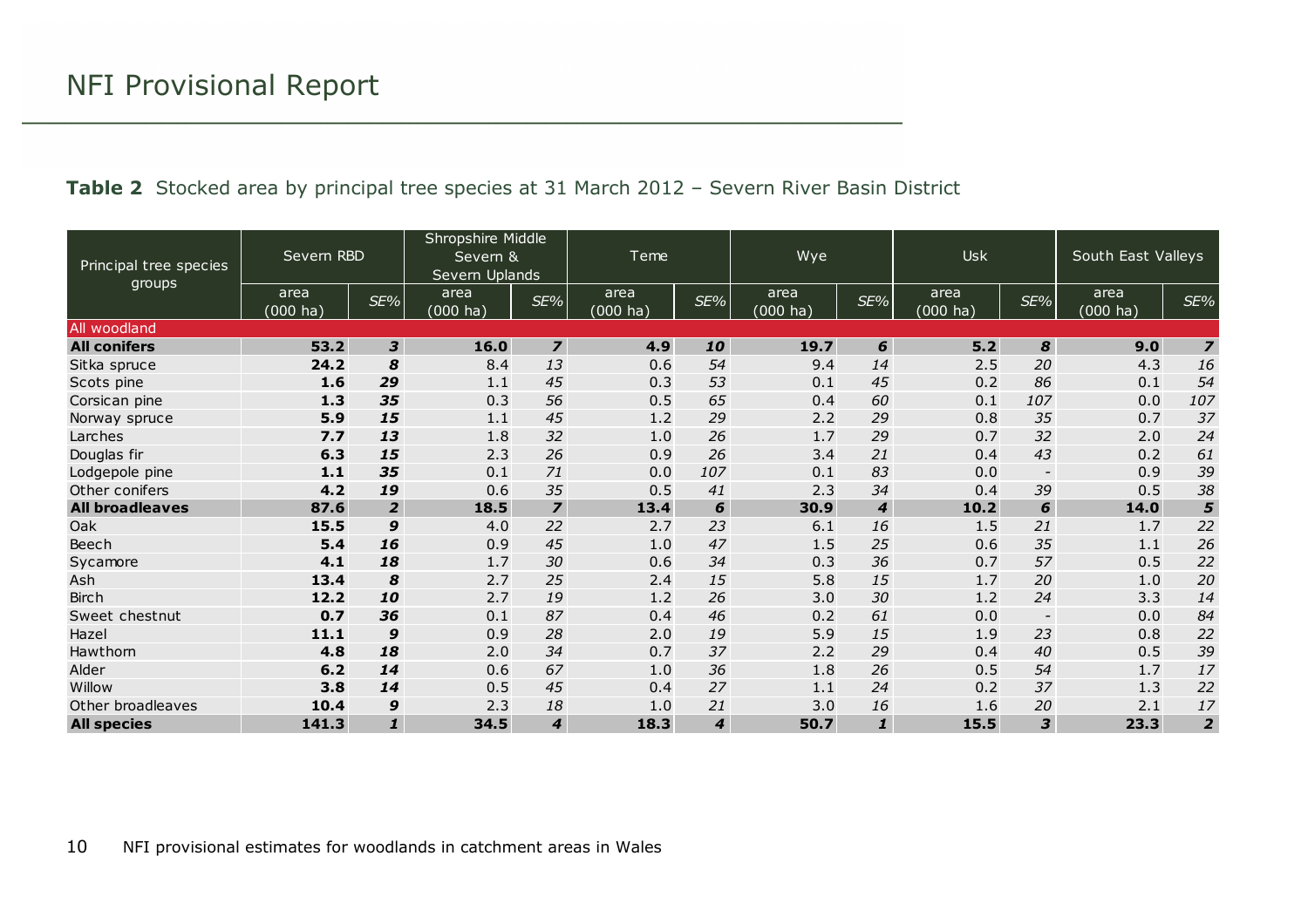

<span id="page-10-0"></span>**Figure 3** Principal tree species composition by stocked area at 31 March 2012 – Shropshire Middle Severn and Severn Uplands catchments

<span id="page-10-1"></span>**Figure 4** Principal tree species composition by stocked area at 31 March 2012 – Teme catchment

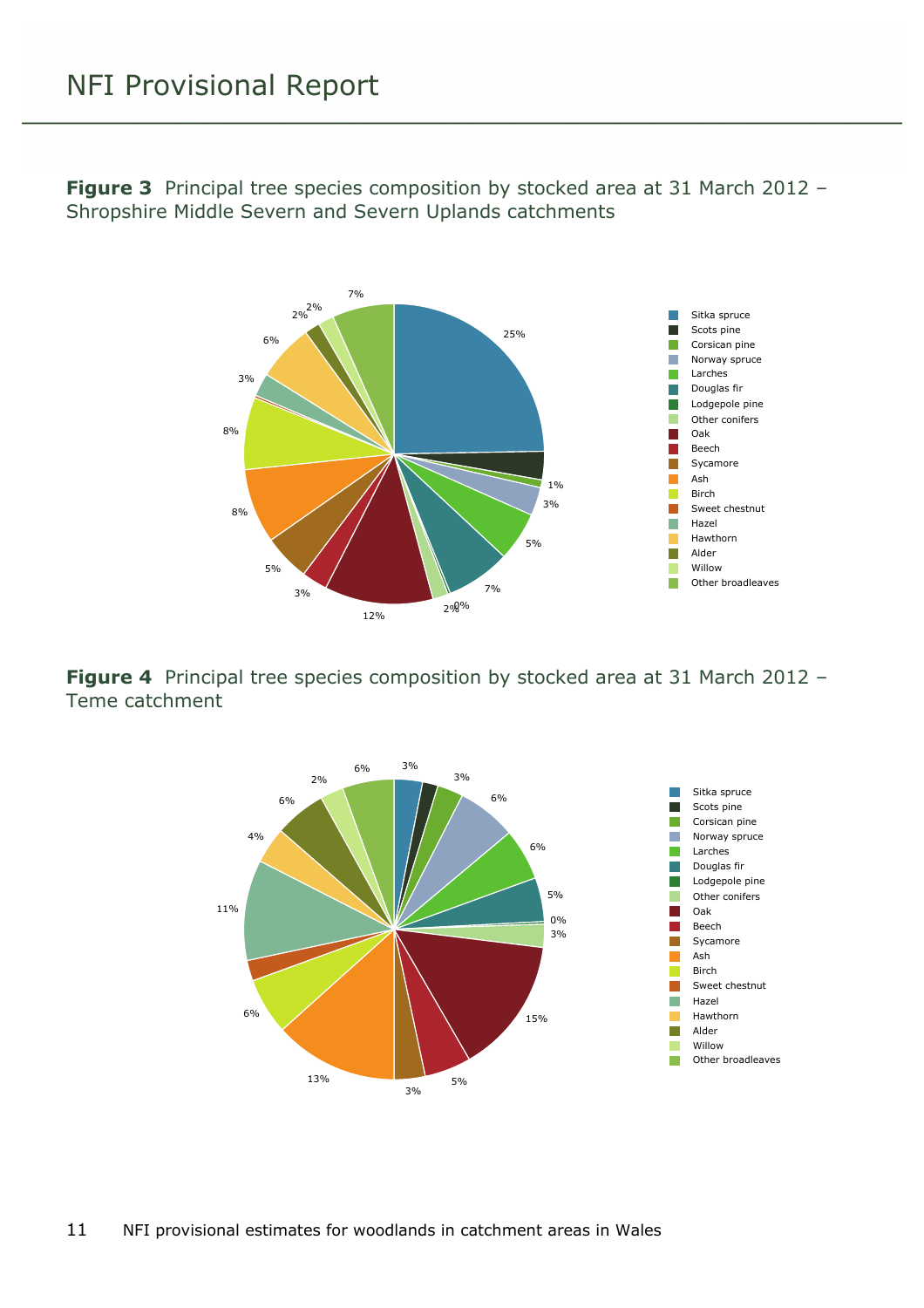<span id="page-11-0"></span>**Figure 5** Principal tree species composition by stocked area at 31 March 2012 – Wye catchment



<span id="page-11-1"></span>**Figure 6** Principal tree species composition by stocked area at 31 March 2012 – Usk catchment

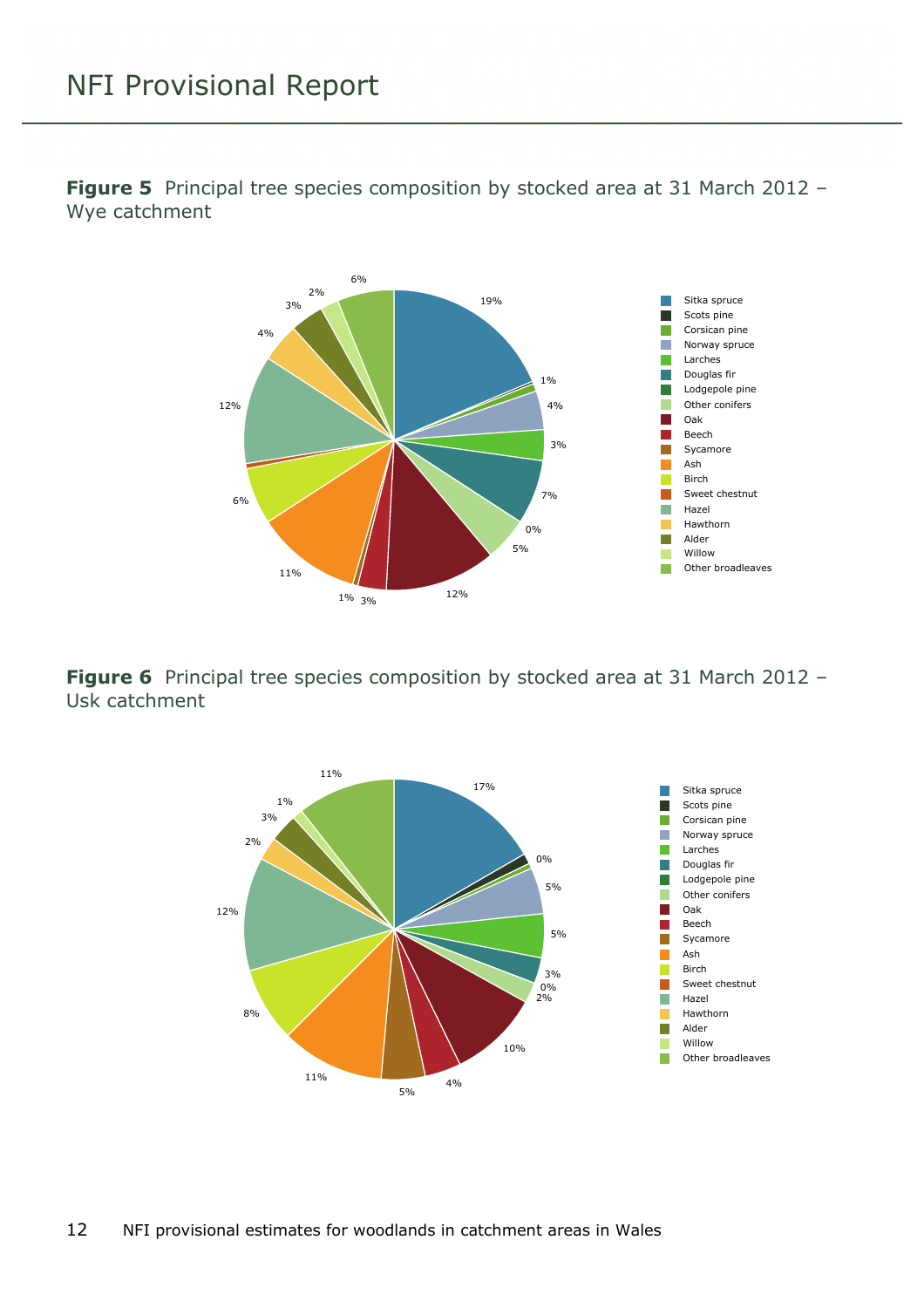<span id="page-12-0"></span>**Figure 7** Principal tree species composition by stocked area at 31 March 2012 – South East Valleys catchment

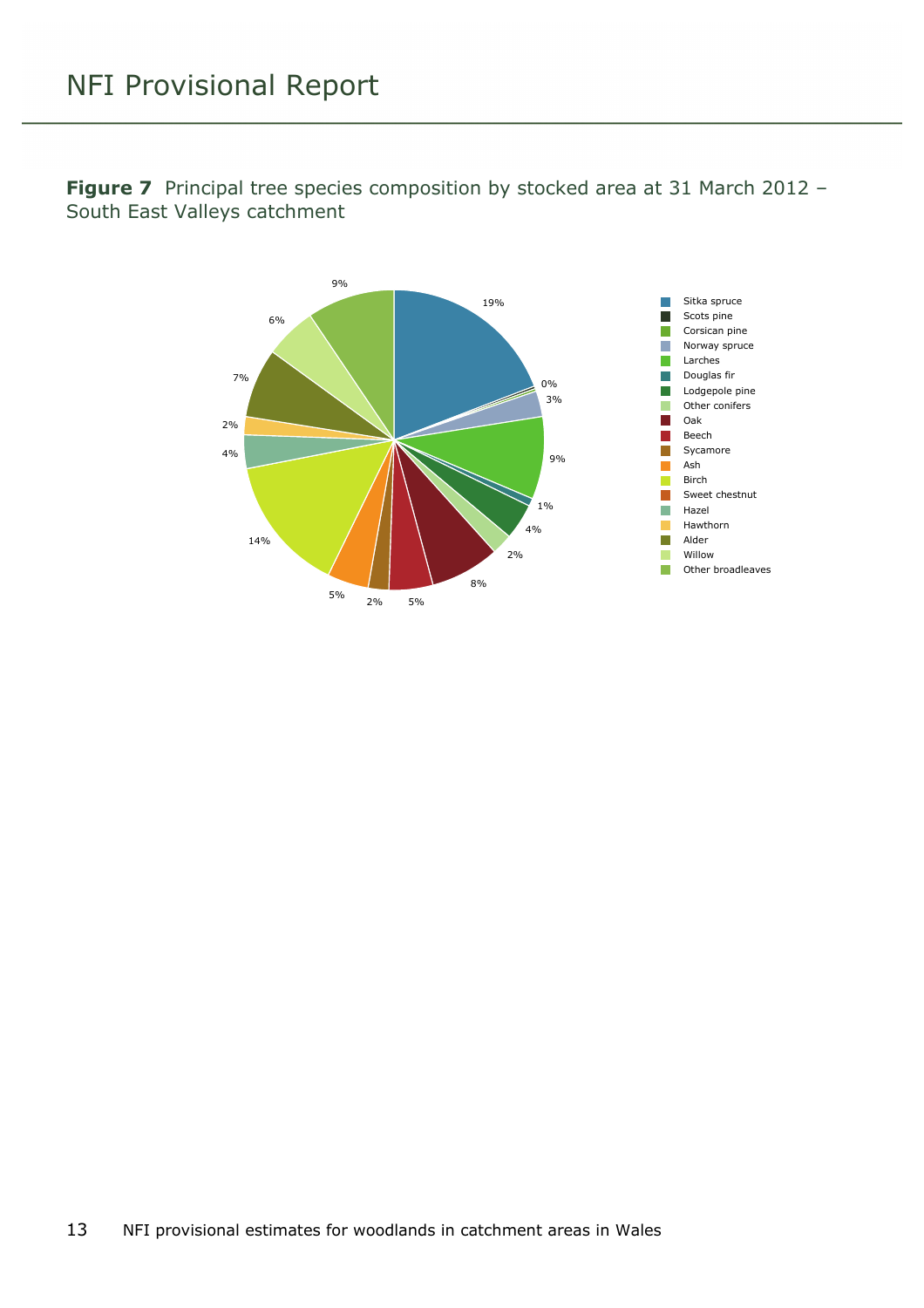#### <span id="page-13-0"></span>Western Wales River Basin District

<span id="page-13-1"></span>**Map 3** Western Wales River Basin District

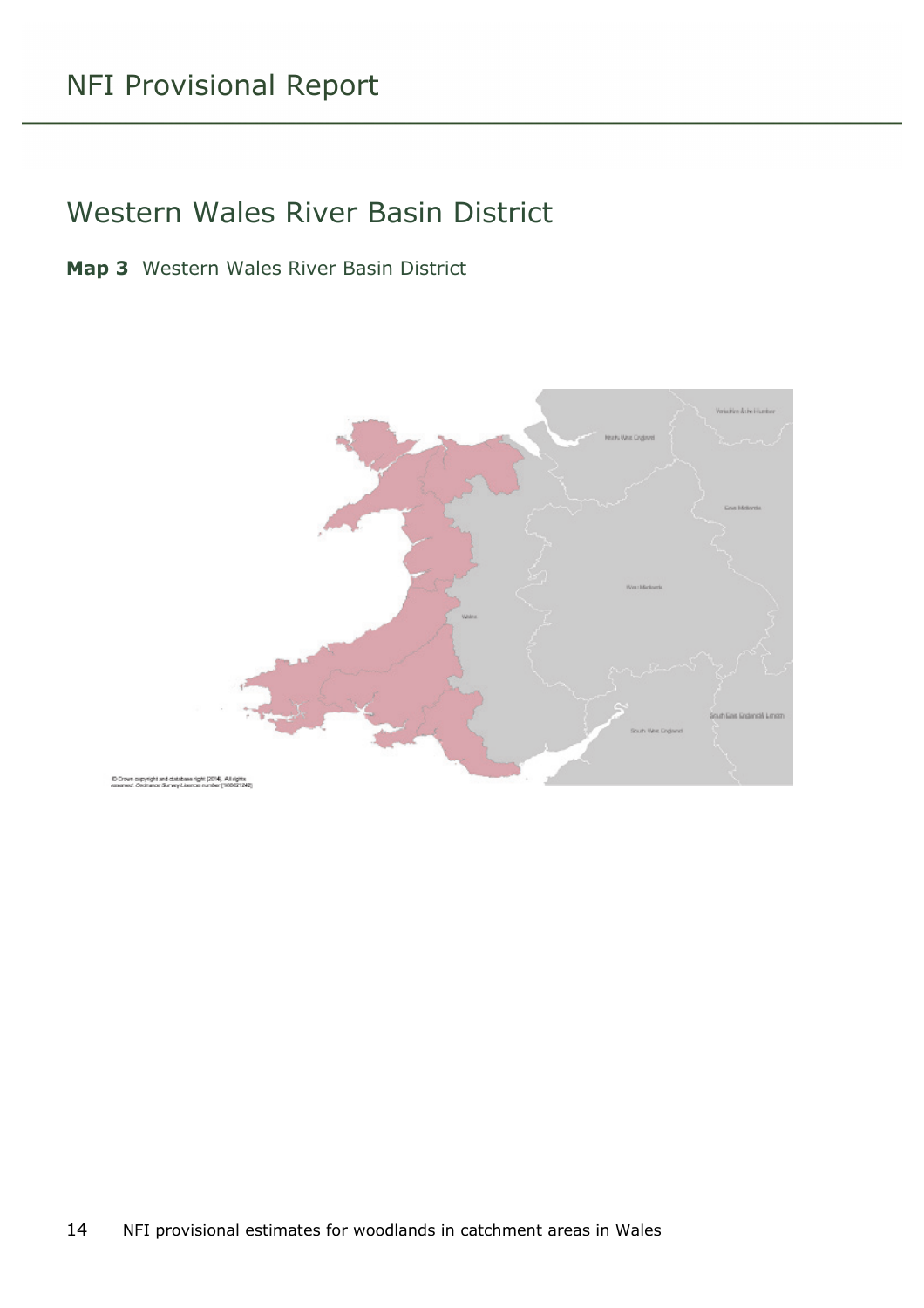

<span id="page-14-0"></span>**Figure 8** Principal tree species composition by stocked area at 31 March 2012 – Western Wales River Basin District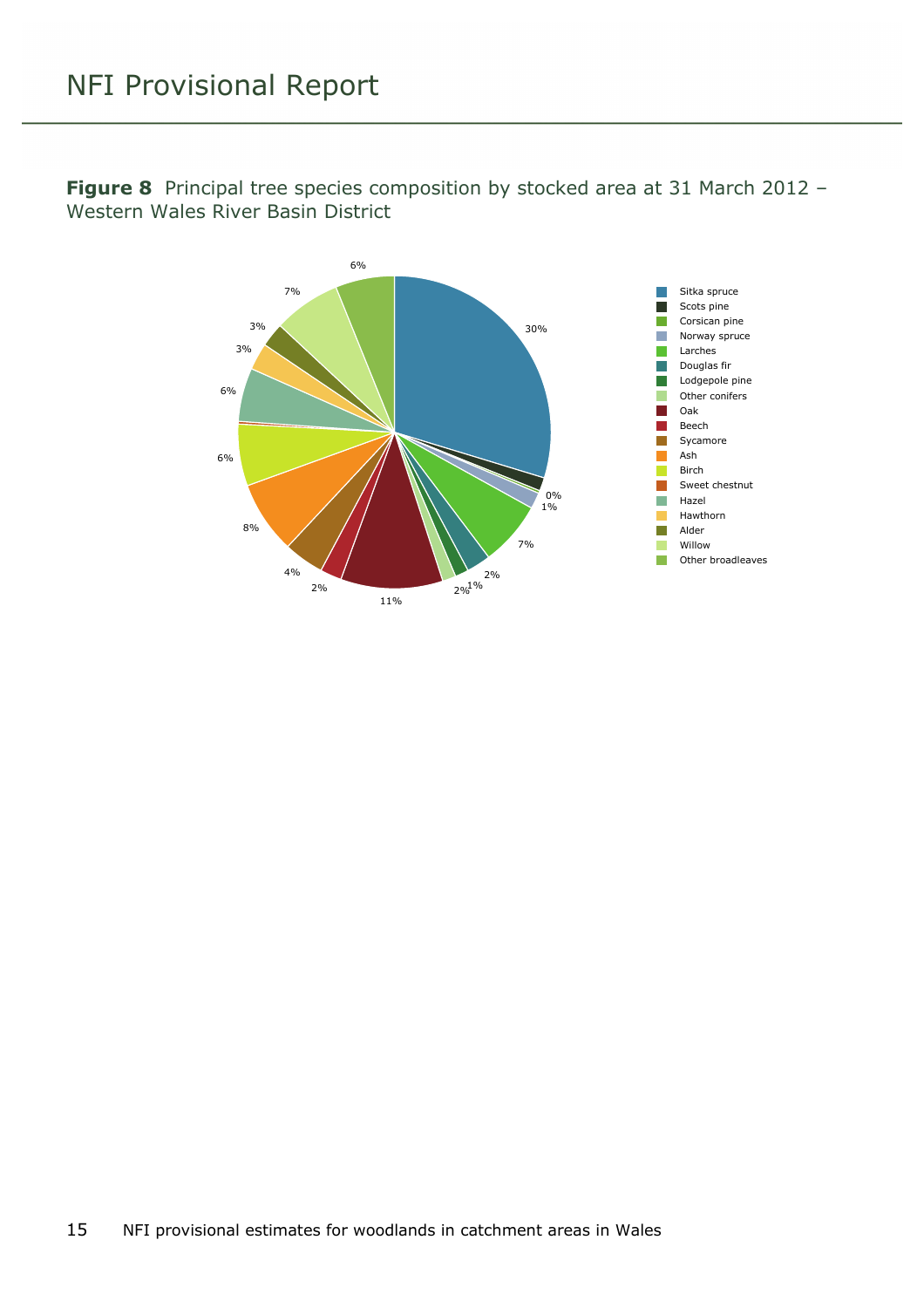<span id="page-15-0"></span>

| Principal tree species | Western Wales RBD          |                  | Conwy and Clwyd &<br>North West Wales |                | South West Wales           |                | Loughor to Taf             |                  | Ogmore to Tawe             |                          |
|------------------------|----------------------------|------------------|---------------------------------------|----------------|----------------------------|----------------|----------------------------|------------------|----------------------------|--------------------------|
| groups                 | area<br>$(000 \text{ ha})$ | SE%              | area<br>$(000 \text{ ha})$            | $SE\%$         | area<br>$(000 \text{ ha})$ | SE%            | area<br>$(000 \text{ ha})$ | SE%              | area<br>$(000 \text{ ha})$ | SE%                      |
| All woodland           |                            |                  |                                       |                |                            |                |                            |                  |                            |                          |
| <b>All conifers</b>    | 73.2                       | $\overline{2}$   | 29.7                                  | 3 <sup>1</sup> | 14.7                       | $\overline{z}$ | 17.1                       | 5                | 13.4                       | 6                        |
| Sitka spruce           | 48.0                       | $\boldsymbol{4}$ | 19.0                                  | $\overline{z}$ | 10.6                       | 11             | 11.5                       | 9                | 8.3                        | 10                       |
| Scots pine             | 2.4                        | 23               | 1.5                                   | 39             | 0.0                        | 99             | 0.4                        | 48               | 0.9                        | 30                       |
| Corsican pine          | 0.5                        | 43               | 0.0                                   | 76             | 0.0                        | $\blacksquare$ | 0.0                        | 111              | 0.4                        | 48                       |
| Norway spruce          | 2.3                        | 27               | 0.6                                   | 41             | 0.1                        | 54             | 0.7                        | 46               | 0.7                        | 52                       |
| Larches                | 11.1                       | 11               | 3.6                                   | 18             | 2.0                        | 26             | 2.7                        | 22               | 2.1                        | 24                       |
| Douglas fir            | 3.7                        | 21               | 1.8                                   | 31             | 1.4                        | 45             | 1.1                        | 31               | 0.0                        | $\overline{\phantom{a}}$ |
| Lodgepole pine         | 2.3                        | 22               | 1.4                                   | 27             | 0.3                        | 50             | 0.1                        | 55               | 0.5                        | 52                       |
| Other conifers         | 2.6                        | 20               | 1.7                                   | 26             | 0.1                        | 77             | 0.4                        | 42               | 0.4                        | 53                       |
| <b>All broadleaves</b> | 88.4                       | $\overline{2}$   | 29.6                                  | 5              | 21.0                       | 5              | 24.8                       | $\boldsymbol{4}$ | 11.1                       | $\boldsymbol{6}$         |
| Oak                    | 17.0                       | 8                | 7.4                                   | 15             | 3.3                        | 16             | 5.7                        | 14               | 1.9                        | 22                       |
| Beech                  | 3.3                        | 21               | 2.0                                   | 31             | 0.7                        | 32             | 0.9                        | 35               | 0.3                        | 86                       |
| Sycamore               | 6.8                        | 13               | 3.0                                   | 30             | 1.9                        | 20             | 1.1                        | 24               | 0.9                        | 36                       |
| Ash                    | 12.4                       | $\boldsymbol{9}$ | 2.1                                   | 24             | 4.6                        | 17             | 3.4                        | 17               | 1.0                        | 38                       |
| <b>Birch</b>           | 10.1                       | 9                | 5.4                                   | 10             | 1.0                        | 26             | 2.0                        | 19               | 1.8                        | 25                       |
| Sweet chestnut         | 0.3                        | 61               | 0.4                                   | 73             | 0.0                        | 100            | 0.0                        | 89               | 0.0                        | $\overline{\phantom{a}}$ |
| Hazel                  | 9.3                        | 10               | 1.6                                   | 34             | 2.8                        | 16             | 3.5                        | 15               | 0.7                        | 29                       |
| Hawthorn               | 4.5                        | 15               | 0.3                                   | 49             | 1.1                        | 18             | 1.7                        | 23               | 0.8                        | 44                       |
| Alder                  | 4.1                        | 15               | 1.2                                   | 34             | 0.5                        | 30             | 1.6                        | 26               | 0.9                        | 32                       |
| Willow                 | 10.8                       | 11               | 1.7                                   | 21             | 3.5                        | 19             | 2.9                        | 17               | 1.1                        | 22                       |
| Other broadleaves      | 10.0                       | 9                | 4.6                                   | 13             | 1.7                        | 20             | 2.1                        | 18               | 1.7                        | 26                       |
| <b>All species</b>     | 162.0                      | $\mathbf{1}$     | 59.4                                  | $\overline{2}$ | 35.8                       | $\overline{2}$ | 42.0                       | $\overline{2}$   | 24.6                       | $\overline{\mathbf{3}}$  |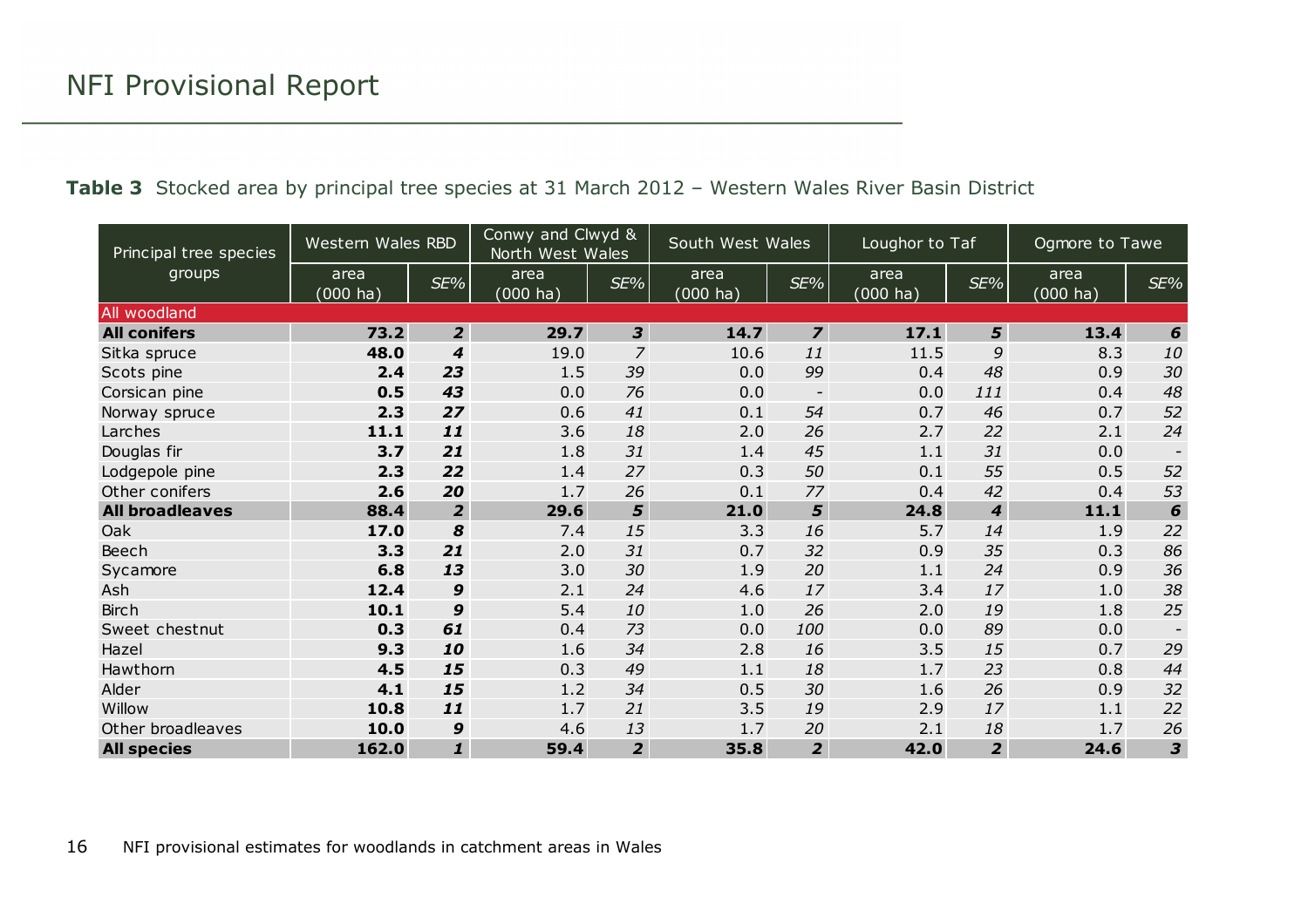<span id="page-16-0"></span>**Figure 9** Principal tree species composition by stocked area at 31 March 2012 – Conwy and Clwyd and North West Wales catchments



<span id="page-16-1"></span>**Figure 10** Principal tree species composition by stocked area at 31 March 2012 – South West Wales catchment



17 NFI provisional estimates for woodlands in catchment areas in Wales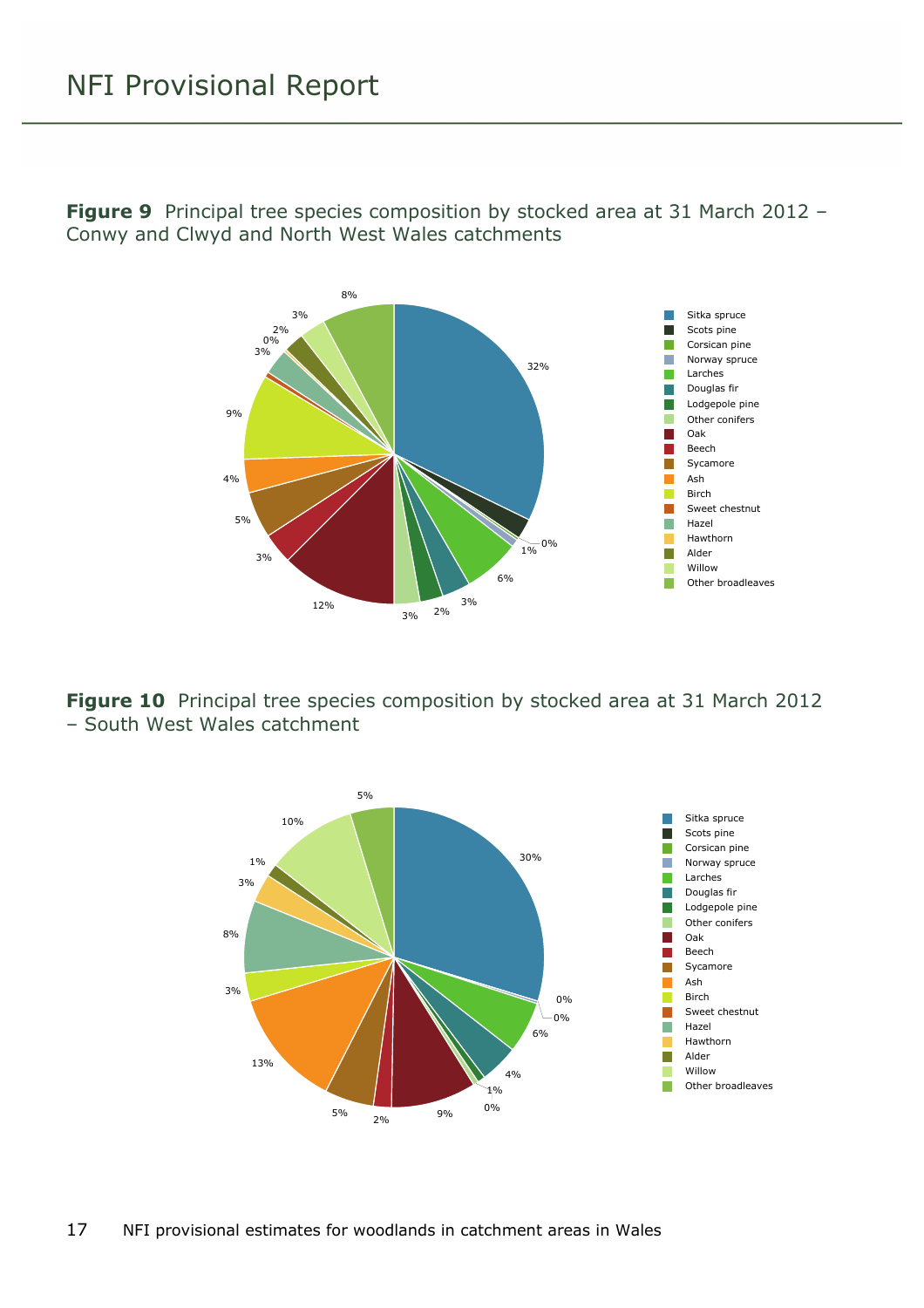<span id="page-17-0"></span>



<span id="page-17-1"></span>**Figure 12** Principal tree species composition by stocked area at 31 March 2012 – Ogmore to Tawe catchment